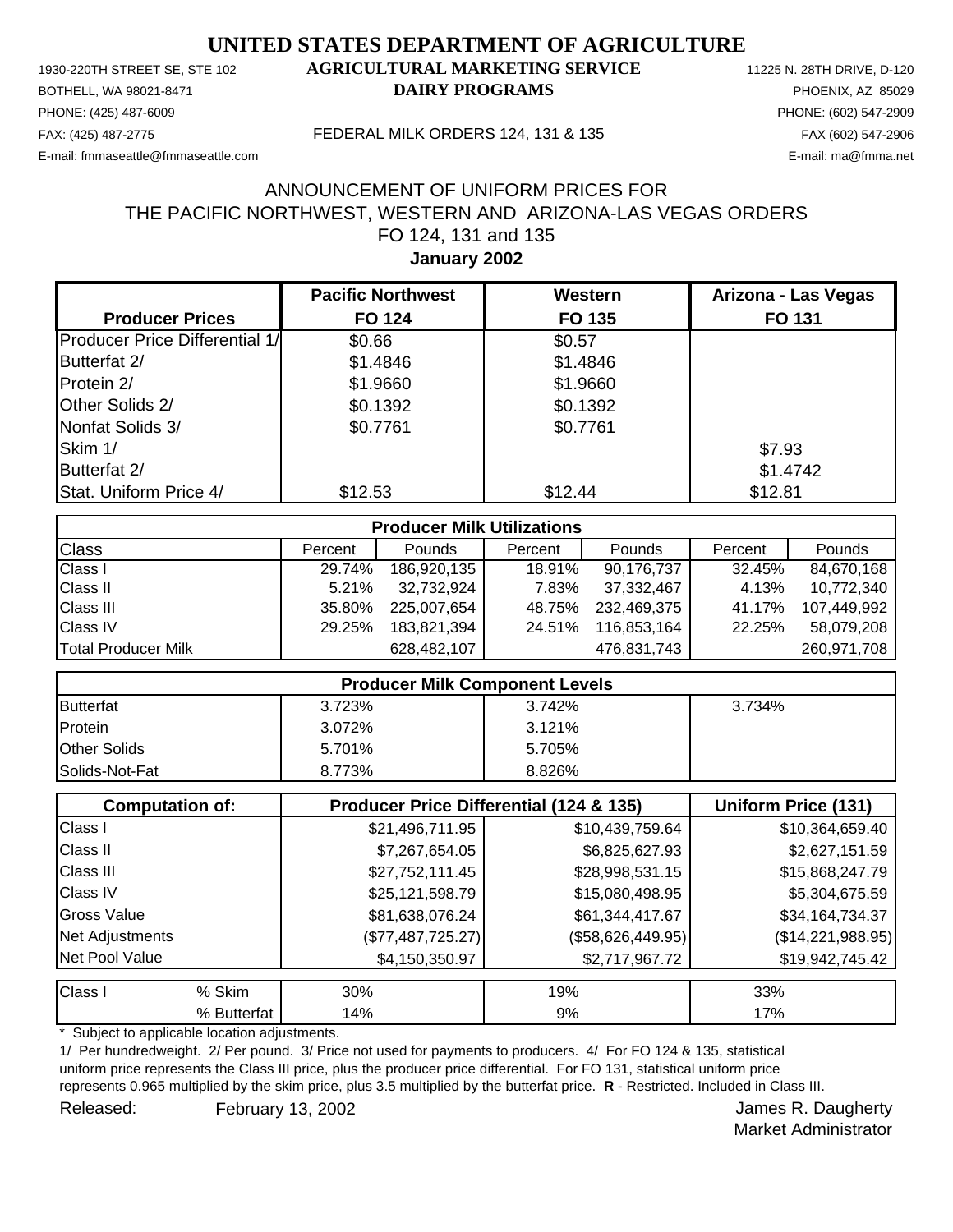PHONE: (425) 487-6009 PHONE: (602) 547-2909 E-mail: fmmaseattle@fmmaseattle.com E-mail: ma@fmma.net

## 1930-220TH STREET SE, STE 102 **AGRICULTURAL MARKETING SERVICE** 11225 N. 28TH DRIVE, D-120 BOTHELL, WA 98021-8471 **DAIRY PROGRAMS** PHOENIX, AZ 85029

#### FAX: (425) 487-2775 FEDERAL MILK ORDERS 124, 131 & 135 FAX (602) 547-2906

# **February 2002** FO 124, 131 and 135 THE PACIFIC NORTHWEST, WESTERN AND ARIZONA-LAS VEGAS ORDERS ANNOUNCEMENT OF UNIFORM PRICES FOR

|                                       | <b>Pacific Northwest</b> | Western  | Arizona - Las Vegas |
|---------------------------------------|--------------------------|----------|---------------------|
| <b>Producer Prices</b>                | <b>FO 124</b>            | FO 135   | <b>FO 131</b>       |
| <b>Producer Price Differential 1/</b> | \$0.51                   | \$0.46   |                     |
| Butterfat 2/                          | \$1.3817                 | \$1.3817 |                     |
| Protein 2/                            | \$2.0884                 | \$2.0884 |                     |
| Other Solids 2/                       | \$0.0965                 | \$0.0965 |                     |
| Nonfat Solids 3/                      | \$0.7721                 | \$0.7721 |                     |
| Skim 1/                               |                          |          | \$7.82              |
| Butterfat 2/                          |                          |          | \$1.4030            |
| Stat. Uniform Price 4/                | \$12.14                  | \$12.09  | \$12.46             |

| <b>Producer Milk Utilizations</b> |         |               |         |               |         |             |
|-----------------------------------|---------|---------------|---------|---------------|---------|-------------|
| <b>Class</b>                      | Percent | <b>Pounds</b> | Percent | <b>Pounds</b> | Percent | Pounds      |
| <b>Class I</b>                    | 27.29%  | 161,769,643   | 17.35%  | 78,201,222    | 30.80%  | 76,190,792  |
| <b>Class II</b>                   | 5.17%   | 30.625.485    | 8.11%   | 36,556,702    | 3.80%   | 9,403,811   |
| <b>Class III</b>                  | 36.98%  | 219.146.296   | 50.99%  | 229.802.276   | 38.43%  | 95,094,074  |
| <b>Class IV</b>                   | 30.56%  | 181,138,756   | 23.55%  | 106,158,659   | 26.97%  | 66,732,389  |
| Total Producer Milk               |         | 592,680,180   |         | 450,718,859   |         | 247,421,066 |

| <b>Producer Milk Component Levels</b> |        |        |        |  |
|---------------------------------------|--------|--------|--------|--|
| <b>Butterfat</b>                      | 3.690% | 3.723% | 3.665% |  |
| Protein                               | 3.056% | 3.097% |        |  |
| <b>Other Solids</b>                   | 5.711% | 5.718% |        |  |
| Solids-Not-Fat                        | 8.767% | 8.815% |        |  |

|                    | <b>Computation of:</b> | <b>Producer Price Differential (124 &amp; 135)</b> |                   | Uniform Price (131) |
|--------------------|------------------------|----------------------------------------------------|-------------------|---------------------|
| Class I            |                        | \$18,474,062.99                                    | \$8,906,370.65    | \$9,186,735.20      |
| <b>Class II</b>    |                        | \$6,942,406.38                                     | \$6,187,556.01    | \$1,952,848.82      |
| <b>Class III</b>   |                        | \$26,336,955.96                                    | \$27,997,970.16   | \$13,848,291.46     |
| <b>Class IV</b>    |                        | \$22,515,077.69                                    | \$13,031,386.49   | \$6,228,135.22      |
| <b>Gross Value</b> |                        | \$74,268,503.02                                    | \$56,123,283.31   | \$31,216,010.70     |
| Net Adjustments    |                        | (\$71, 245, 127.18)                                | (\$54,049,965.76) | (\$12,553,581.80)   |
| Net Pool Value     |                        | \$3,023,375.84                                     | \$2,073,317.55    | \$18,662,428.90     |
| Class I            | % Skim                 | 28%                                                | 18%               | 31%                 |
|                    | % Butterfat            | 13%                                                | 8%                | 16%                 |

Subject to applicable location adjustments.

1/ Per hundredweight. 2/ Per pound. 3/ Price not used for payments to producers. 4/ For FO 124 & 135, statistical uniform price represents the Class III price, plus the producer price differential. For FO 131, statistical uniform price represents 0.965 multiplied by the skim price, plus 3.5 multiplied by the butterfat price. **R** - Restricted. Included in Class III. Released: March 14, 2002 **Accord Participate 19 and 2007** James R. Daugherty

Market Administrator

March 14, 2002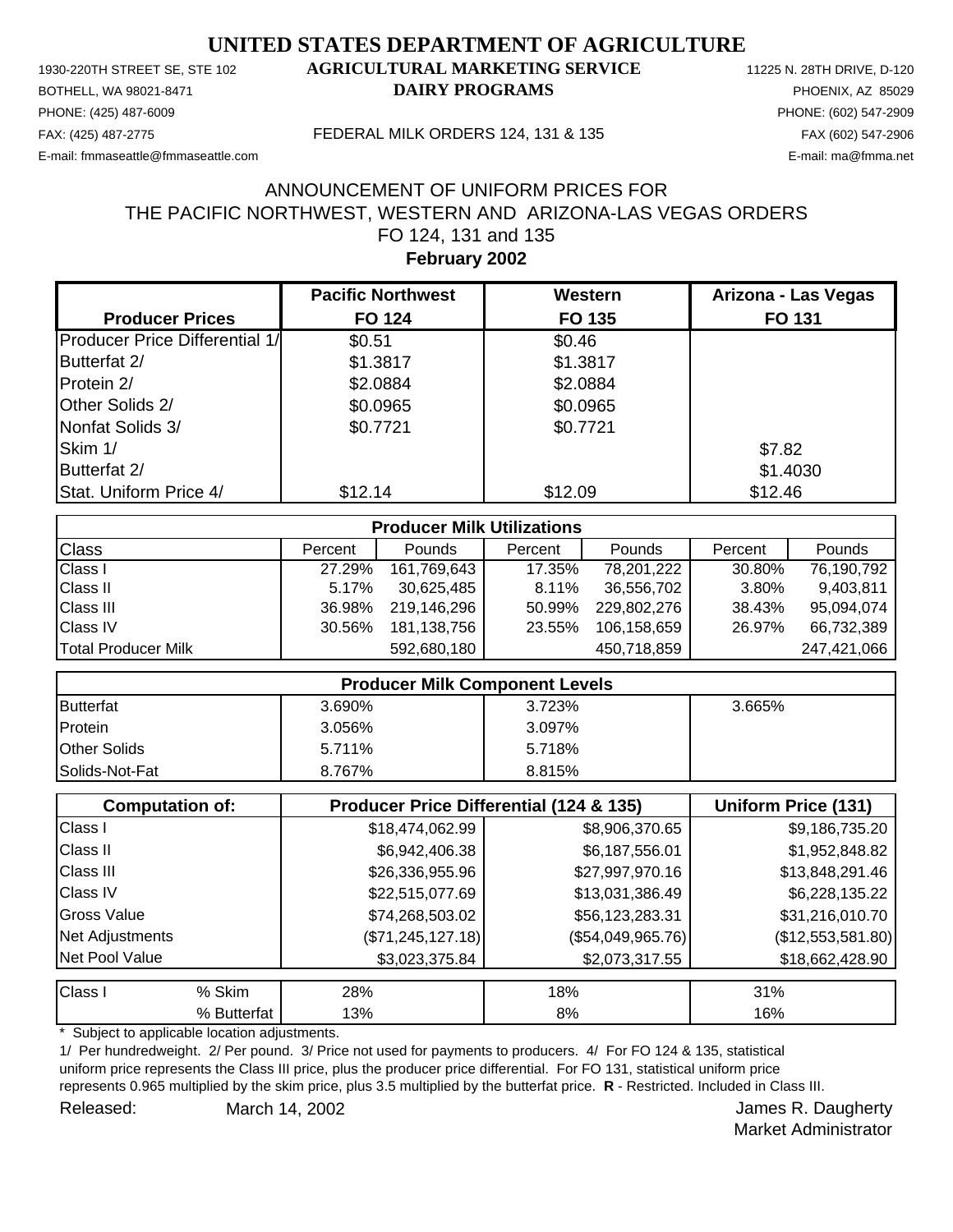PHONE: (425) 487-6009 PHONE: (602) 547-2909 E-mail: fmmaseattle@fmmaseattle.com E-mail: ma@fmma.net

## 1930-220TH STREET SE, STE 102 **AGRICULTURAL MARKETING SERVICE** 11225 N. 28TH DRIVE, D-120 BOTHELL, WA 98021-8471 **DAIRY PROGRAMS** PHOENIX, AZ 85029

#### FAX: (425) 487-2775 FEDERAL MILK ORDERS 124, 131 & 135 FAX (602) 547-2906

## **March 2002** FO 124, 131 and 135 THE PACIFIC NORTHWEST, WESTERN AND ARIZONA-LAS VEGAS ORDERS ANNOUNCEMENT OF UNIFORM PRICES FOR

|                                | <b>Pacific Northwest</b> | Western  | Arizona - Las Vegas |
|--------------------------------|--------------------------|----------|---------------------|
| <b>Producer Prices</b>         | <b>FO 124</b>            | FO 135   | <b>FO 131</b>       |
| Producer Price Differential 1/ | \$1.08                   | \$0.91   |                     |
| Butterfat 2/                   | \$1.3638                 | \$1.3638 |                     |
| Protein 2/                     | \$1.8342                 | \$1.8342 |                     |
| Other Solids 2/                | \$0.0688                 | \$0.0688 |                     |
| Nonfat Solids 3/               | \$0.7660                 | \$0.7660 |                     |
| Skim 1/                        |                          |          | \$7.38              |
| Butterfat 2/                   |                          |          | \$1.3683            |
| Stat. Uniform Price 4/         | \$11.73                  | \$11.56  | \$11.91             |

| <b>Producer Milk Utilizations</b> |         |             |         |             |         |               |
|-----------------------------------|---------|-------------|---------|-------------|---------|---------------|
| <b>Class</b>                      | Percent | Pounds      | Percent | Pounds      | Percent | <b>Pounds</b> |
| <b>Class I</b>                    | 26.70%  | 177,087,787 | 23.69%  | 82,724,067  | 28.54%  | 81,525,084    |
| <b>Class II</b>                   | 5.20%   | 34,503,875  | 7.61%   | 26,543,703  | 3.95%   | 11,295,986    |
| <b>Class III</b>                  | 36.52%  | 242,177,262 | 64.29%  | 224,367,803 | 38.86%  | 111,014,100   |
| <b>Class IV</b>                   | 31.58%  | 209,402,883 | 4.41%   | 15,384,629  | 28.65%  | 81,837,511    |
| Total Producer Milk               |         | 663,171,807 |         | 349,020,202 |         | 285,672,681   |

| <b>Producer Milk Component Levels</b> |        |        |        |  |
|---------------------------------------|--------|--------|--------|--|
| Butterfat                             | 3.716% | 3.681% | 3.592% |  |
| Protein                               | 3.062% | 3.115% |        |  |
| <b>Other Solids</b>                   | 5.712% | 5.771% |        |  |
| Solids-Not-Fat                        | 8.774% | 8.886% |        |  |

|                  | <b>Computation of:</b> | <b>Producer Price Differential (124 &amp; 135)</b> |                   | <b>Uniform Price (131)</b> |
|------------------|------------------------|----------------------------------------------------|-------------------|----------------------------|
| Class I          |                        | \$19,957,908.18                                    | \$9,314,986.04    | \$9,782,331.34             |
| <b>Class II</b>  |                        | \$7,609,331.74                                     | \$4,286,094.79    | \$3,101,191.99             |
| <b>Class III</b> |                        | \$27,013,462.55                                    | \$25,084,801.96   | \$14,939,835.91            |
| <b>Class IV</b>  |                        | \$25,766,235.00                                    | \$2,852,468.63    | \$6,470,797.88             |
| Gross Value      |                        | \$80,346,937.47                                    | \$41,538,351.42   | \$34,294,157.12            |
| Net Adjustments  |                        | (\$73,183,249.44)                                  | (\$38,362,247.02) | (\$13,944,868.16)          |
| Net Pool Value   |                        | \$7,163,688.03                                     | \$3,176,104.40    | \$20,349,288.96            |
| <b>Class I</b>   | % Skim                 | 27%                                                | 24%               | 29%                        |
|                  | % Butterfat            | 13%                                                | 12%               | 16%                        |

Subject to applicable location adjustments.

1/ Per hundredweight. 2/ Per pound. 3/ Price not used for payments to producers. 4/ For FO 124 & 135, statistical uniform price represents the Class III price, plus the producer price differential. For FO 131, statistical uniform price represents 0.965 multiplied by the skim price, plus 3.5 multiplied by the butterfat price. **R** - Restricted. Included in Class III. Released: April 12, 2002 Contract Contract Contract April 12, 2002 April 12, 2002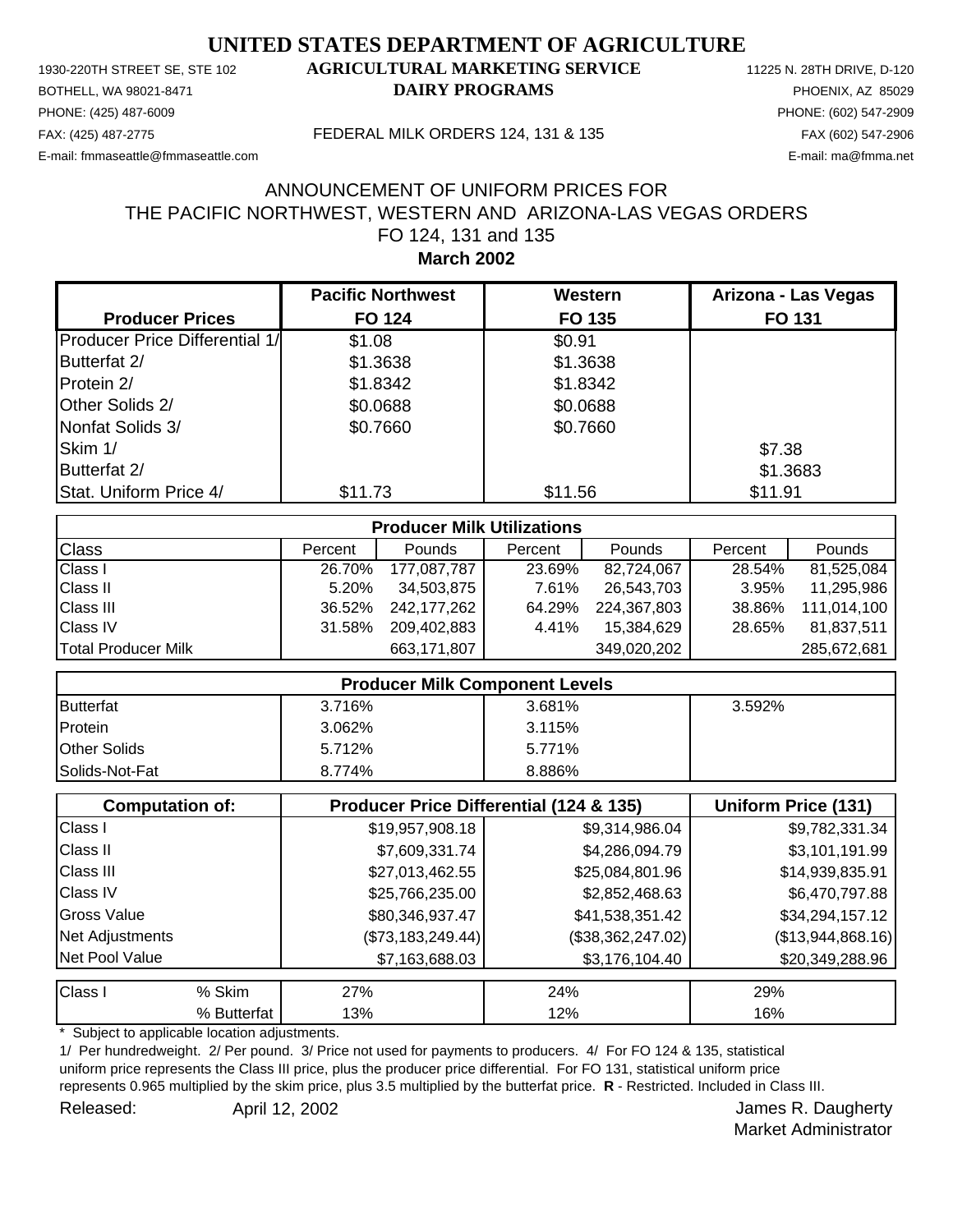PHONE: (425) 487-6009 PHONE: (602) 547-2909 E-mail: fmmaseattle@fmmaseattle.com E-mail: ma@fmma.net

## 1930-220TH STREET SE, STE 102 **AGRICULTURAL MARKETING SERVICE** 11225 N. 28TH DRIVE, D-120 BOTHELL, WA 98021-8471 **DAIRY PROGRAMS** PHOENIX, AZ 85029

#### FAX: (425) 487-2775 FEDERAL MILK ORDERS 124, 131 & 135 FAX (602) 547-2906

## **April 2002** FO 124, 131 and 135 THE PACIFIC NORTHWEST, WESTERN AND ARIZONA-LAS VEGAS ORDERS ANNOUNCEMENT OF UNIFORM PRICES FOR

|                                       | <b>Pacific Northwest</b> | Western  | Arizona - Las Vegas |
|---------------------------------------|--------------------------|----------|---------------------|
| <b>Producer Prices</b>                | <b>FO 124</b>            | FO 135   | FO 131              |
| <b>Producer Price Differential 1/</b> | \$0.79                   | \$0.69   |                     |
| Butterfat 2/                          | \$1.2890                 | \$1.2890 |                     |
| Protein 2/                            | \$2.0109                 | \$2.0109 |                     |
| Other Solids 2/                       | \$0.0566                 | \$0.0566 |                     |
| Nonfat Solids 3/                      | \$0.7575                 | \$0.7575 |                     |
| Skim 1/                               |                          |          | \$7.48              |
| Butterfat 2/                          |                          |          | \$1.3071            |
| Stat. Uniform Price 4/                | \$11.64                  | \$11.54  | \$11.79             |

| <b>Producer Milk Utilizations</b> |         |             |         |             |         |               |
|-----------------------------------|---------|-------------|---------|-------------|---------|---------------|
| <b>Class</b>                      | Percent | Pounds      | Percent | Pounds      | Percent | <b>Pounds</b> |
| <b>Class I</b>                    | 26.56%  | 174,801,328 | 17.43%  | 86,331,085  | 28.09%  | 78,497,876    |
| <b>Class II</b>                   | 5.63%   | 37,054,404  | 7.79%   | 38,604,522  | 5.35%   | 14,947,439    |
| <b>Class III</b>                  | 36.01%  | 236,984,791 | 51.95%  | 257,398,159 | 37.12%  | 103,732,406   |
| <b>Class IV</b>                   | 31.80%  | 209,240,916 | 22.83%  | 113,107,100 | 29.44%  | 82.288.409    |
| <b>Total Producer Milk</b>        |         | 658,081,439 |         | 495,440,866 |         | 279,466,130   |

| <b>Producer Milk Component Levels</b> |        |        |        |  |
|---------------------------------------|--------|--------|--------|--|
| <b>Butterfat</b>                      | 3.670% | 3.606% | 3.556% |  |
| Protein                               | 3.036% | 3.072% |        |  |
| <b>Other Solids</b>                   | 5.740% | 5.736% |        |  |
| Solids-Not-Fat                        | 8.776% | 8.807% |        |  |

|                    | <b>Computation of:</b> | <b>Producer Price Differential (124 &amp; 135)</b> | <b>Uniform Price (131)</b> |                   |
|--------------------|------------------------|----------------------------------------------------|----------------------------|-------------------|
| Class I            |                        | \$19,407,117.21                                    | \$9,565,721.23             | \$9,279,903.89    |
| <b>Class II</b>    |                        | \$7,221,959.16                                     | \$6,173,405.50             | \$3,578,410.23    |
| <b>Class III</b>   |                        | \$26,914,992.78                                    | \$29,276,481.46            | \$13,942,325.12   |
| <b>Class IV</b>    |                        | \$24,789,971.19                                    | \$12,775,954.20            | \$6,305,963.67    |
| <b>Gross Value</b> |                        | \$78,334,040.34                                    | \$57,791,562.39            | \$33,106,602.91   |
| Net Adjustments    |                        | (\$73,134,243.30)                                  | (\$54,367,477.69)          | (\$12,923,698.08) |
| Net Pool Value     |                        | \$5,199,797.04                                     | \$3,424,084.70             | \$20,182,904.83   |
| Class I            | % Skim                 | 27%                                                | 18%                        | 29%               |
|                    | % Butterfat            | 13%                                                | 9%                         | 16%               |

Subject to applicable location adjustments.

1/ Per hundredweight. 2/ Per pound. 3/ Price not used for payments to producers. 4/ For FO 124 & 135, statistical uniform price represents the Class III price, plus the producer price differential. For FO 131, statistical uniform price represents 0.965 multiplied by the skim price, plus 3.5 multiplied by the butterfat price. **R** - Restricted. Included in Class III. Released: May 14, 2002 **Accord Participate 1 Accord Participate 1** Accord Participate 1 Accord Participate 1 Accord Participate 1 Accord Participate 1 Accord Participate 1 Accord Participate 1 Accord Participate 1 Accord P May 14, 2002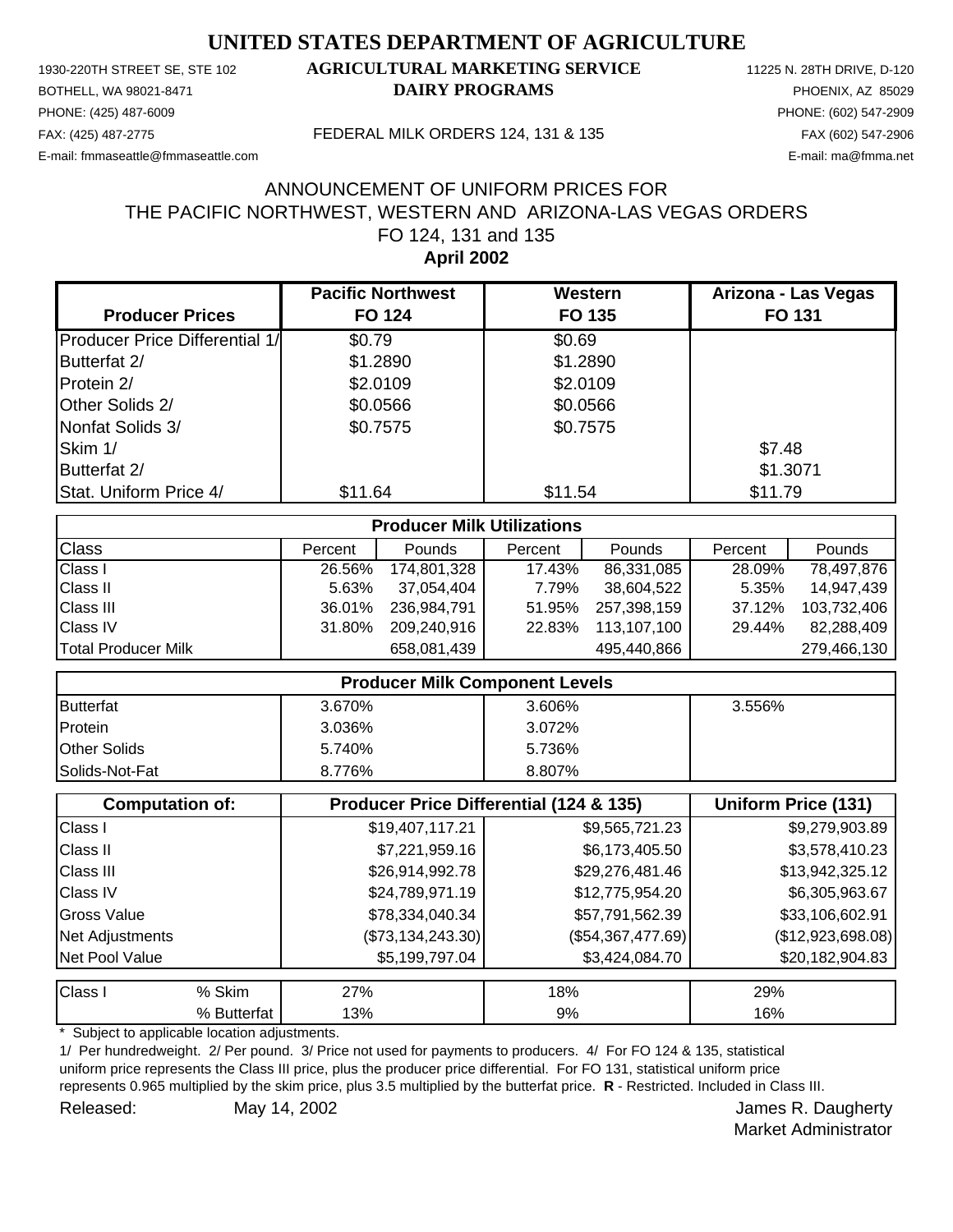PHONE: (425) 487-6009 PHONE: (602) 547-2909 E-mail: fmmaseattle@fmmaseattle.com E-mail: ma@fmma.net

## 1930-220TH STREET SE, STE 102 **AGRICULTURAL MARKETING SERVICE** 11225 N. 28TH DRIVE, D-120 BOTHELL, WA 98021-8471 **DAIRY PROGRAMS** PHOENIX, AZ 85029

#### FAX: (425) 487-2775 FEDERAL MILK ORDERS 124, 131 & 135 FAX (602) 547-2906

## **May 2002** FO 124, 131 and 135 THE PACIFIC NORTHWEST, WESTERN AND ARIZONA-LAS VEGAS ORDERS ANNOUNCEMENT OF UNIFORM PRICES FOR

|                                       | <b>Pacific Northwest</b> | Western  | Arizona - Las Vegas |
|---------------------------------------|--------------------------|----------|---------------------|
| <b>Producer Prices</b>                | <b>FO 124</b>            | FO 135   | <b>FO 131</b>       |
| <b>Producer Price Differential 1/</b> | \$0.53                   | \$0.49   |                     |
| Butterfat 2/                          | \$1.1433                 | \$1.1433 |                     |
| Protein 2/                            | \$2.2097                 | \$2.2097 |                     |
| Other Solids 2/                       | \$0.0371                 | \$0.0371 |                     |
| Nonfat Solids 3/                      | \$0.7572                 | \$0.7572 |                     |
| Skim 1/                               |                          |          | \$7.64              |
| Butterfat 2/                          |                          |          | \$1.1807            |
| Stat. Uniform Price 4/                | \$11.35                  | \$11.31  | \$11.51             |

| <b>Producer Milk Utilizations</b> |         |               |         |             |         |               |
|-----------------------------------|---------|---------------|---------|-------------|---------|---------------|
| <b>Class</b>                      | Percent | <b>Pounds</b> | Percent | Pounds      | Percent | <b>Pounds</b> |
| <b>Class I</b>                    | 26.91%  | 185,778,490   | 18.16%  | 88,215,481  | 29.94%  | 84,800,804    |
| <b>Class II</b>                   | 5.42%   | 37,451,729    | 6.73%   | 32,720,414  | 4.75%   | 13,442,376    |
| <b>Class III</b>                  | 35.67%  | 246.235.087   | 51.11%  | 248,334,885 | 33.54%  | 95,015,783    |
| <b>Class IV</b>                   | 32.00%  | 220,894,824   | 24.00%  | 116,595,844 | 31.77%  | 89.993.492    |
| Total Producer Milk               |         | 690,360,130   |         | 485,866,624 |         | 283,252,455   |

| <b>Producer Milk Component Levels</b> |           |        |        |  |
|---------------------------------------|-----------|--------|--------|--|
| Butterfat                             | 3.615%    | 3.546% | 3.558% |  |
| Protein                               | $3.011\%$ | 3.046% |        |  |
| <b>Other Solids</b>                   | 5.744%    | 5.738% |        |  |
| <b>Solids-Not-Fat</b>                 | 8.755%    | 8.783% |        |  |

|                  | <b>Computation of:</b> | Producer Price Differential (124 & 135) | Uniform Price (131) |                   |
|------------------|------------------------|-----------------------------------------|---------------------|-------------------|
| Class I          |                        | \$20,327,746.18                         | \$9,686,882.09      | \$9,922,310.84    |
| <b>Class II</b>  |                        | \$6,382,757.02                          | \$5,995,261.43      | \$3,301,691.08    |
| <b>Class III</b> |                        | \$27,881,277.06                         | \$27,964,299.33     | \$13,143,123.77   |
| <b>Class IV</b>  |                        | \$24,824,483.88                         | \$11,385,969.30     | \$6,416,469.56    |
| Gross Value      |                        | \$79,416,264.14                         | \$55,032,412.15     | \$32,783,595.25   |
| Net Adjustments  |                        | (\$75,756,221.54)                       | $(\$52,650,093.61)$ | (\$11,890,041.92) |
| Net Pool Value   |                        | \$3,660,042.60                          | \$2,382,318.54      | \$20,893,553.33   |
| <b>Class I</b>   | % Skim                 | 27%                                     | 18%                 | 30%               |
|                  | % Butterfat            | 13%                                     | 9%                  | 17%               |

Subject to applicable location adjustments.

1/ Per hundredweight. 2/ Per pound. 3/ Price not used for payments to producers. 4/ For FO 124 & 135, statistical uniform price represents the Class III price, plus the producer price differential. For FO 131, statistical uniform price represents 0.965 multiplied by the skim price, plus 3.5 multiplied by the butterfat price. **R** - Restricted. Included in Class III. Released: June 13, 2002 **Southern Engine Executes** Seleased: James R. Daugherty June 13, 2002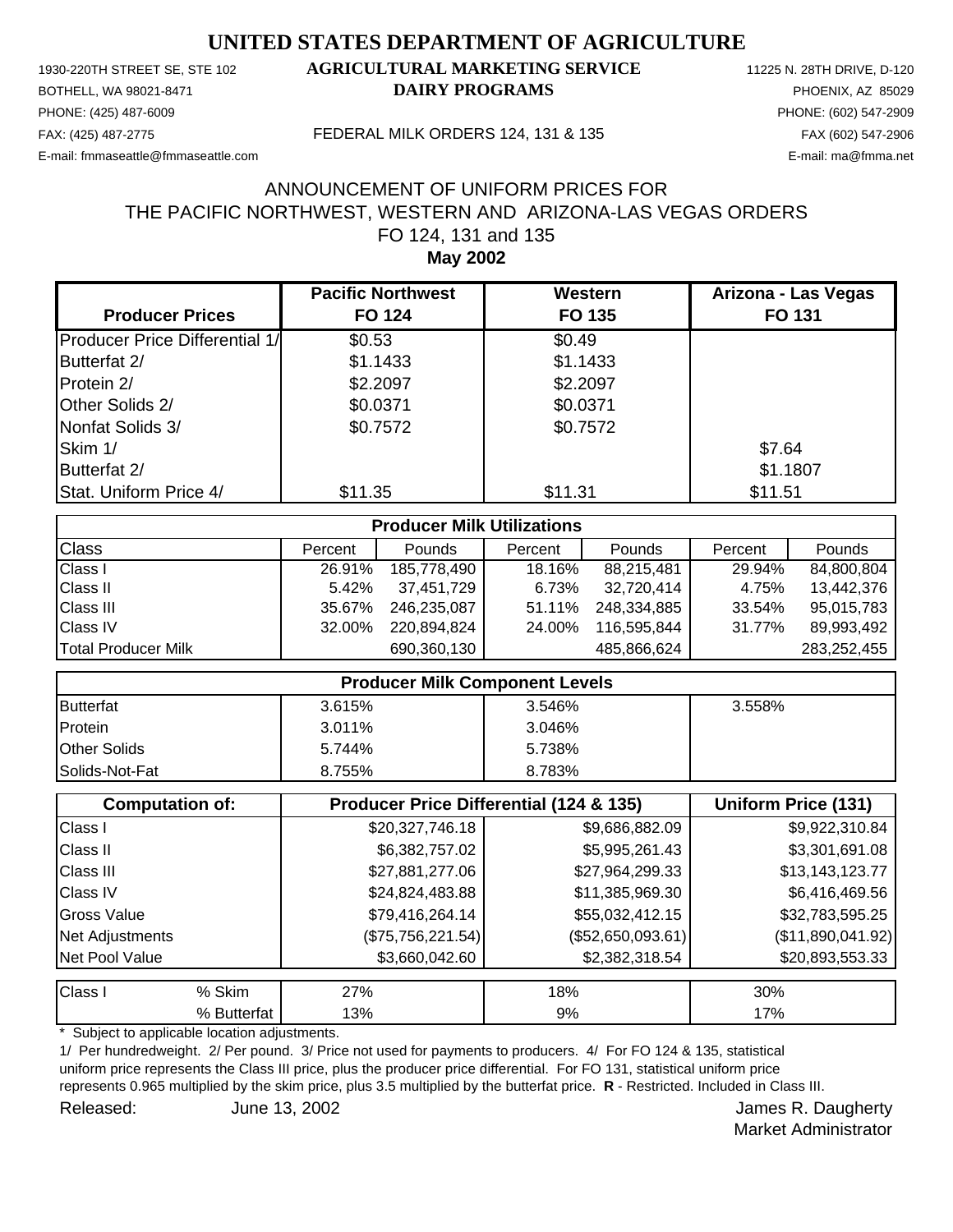PHONE: (425) 487-6009 PHONE: (602) 547-2909 E-mail: fmmaseattle@fmmaseattle.com E-mail: ma@fmma.net

## 1930-220TH STREET SE, STE 102 **AGRICULTURAL MARKETING SERVICE** 11225 N. 28TH DRIVE, D-120 BOTHELL, WA 98021-8471 **DAIRY PROGRAMS** PHOENIX, AZ 85029

#### FAX: (425) 487-2775 FEDERAL MILK ORDERS 124, 131 & 135 FAX (602) 547-2906

## **June 2002** FO 124, 131 and 135 THE PACIFIC NORTHWEST, WESTERN AND ARIZONA-LAS VEGAS ORDERS ANNOUNCEMENT OF UNIFORM PRICES FOR

|                                       | <b>Pacific Northwest</b> | Western  | Arizona - Las Vegas |
|---------------------------------------|--------------------------|----------|---------------------|
| <b>Producer Prices</b>                | <b>FO 124</b>            | FO 135   | <b>FO 131</b>       |
| <b>Producer Price Differential 1/</b> | \$0.91                   | \$0.78   |                     |
| Butterfat 2/                          | \$1.1211                 | \$1.1211 |                     |
| Protein 2/                            | \$2.0148                 | \$2.0148 |                     |
| Other Solids 2/                       | \$0.0247                 | \$0.0247 |                     |
| Nonfat Solids 3/                      | \$0.7605                 | \$0.7605 |                     |
| Skim 1/                               |                          |          | \$7.52              |
| Butterfat 2/                          |                          |          | \$1.1326            |
| Stat. Uniform Price 4/                | \$11.00                  | \$10.87  | \$11.22             |

| <b>Producer Milk Utilizations</b> |         |             |         |             |         |               |
|-----------------------------------|---------|-------------|---------|-------------|---------|---------------|
| <b>Class</b>                      | Percent | Pounds      | Percent | Pounds      | Percent | <b>Pounds</b> |
| <b>Class I</b>                    | 22.38%  | 149,513,153 | 15.96%  | 81,419,417  | 28.02%  | 71,835,092    |
| <b>Class II</b>                   | 5.79%   | 38,725,501  | 6.13%   | 31,286,700  | 5.14%   | 13,186,979    |
| <b>Class III</b>                  | 36.64%  | 244.874.770 | 56.99%  | 290.658.637 | 31.68%  | 81,224,934    |
| <b>Class IV</b>                   | 35.19%  | 235,192,048 | 20.92%  | 106.682.010 | 35.16%  | 90,151,189    |
| Total Producer Milk               |         | 668,305,472 |         | 510,046,764 |         | 256,398,194   |

| <b>Producer Milk Component Levels</b> |        |        |        |  |
|---------------------------------------|--------|--------|--------|--|
| <b>Butterfat</b>                      | 3.577% | 3.502% | 3.589% |  |
| Protein                               | 2.976% | 2.981% |        |  |
| <b>Other Solids</b>                   | 5.727% | 5.740% |        |  |
| Solids-Not-Fat                        | 8.703% | 8.721% |        |  |

|                  | <b>Computation of:</b> | Producer Price Differential (124 & 135) | Uniform Price (131) |                   |
|------------------|------------------------|-----------------------------------------|---------------------|-------------------|
| Class I          |                        | \$16,564,092.20                         | \$9,088,188.26      | \$8,494,739.30    |
| <b>Class II</b>  |                        | \$6,917,447.92                          | \$4,869,414.50      | \$3,502,734.18    |
| <b>Class III</b> |                        | \$25,516,577.09                         | \$29,966,892.47     | \$10,589,442.32   |
| <b>Class IV</b>  |                        | \$24,679,863.79                         | \$10,608,327.18     | \$6,396,854.20    |
| Gross Value      |                        | \$73,677,981.00                         | \$54,532,822.41     | \$28,983,770.00   |
| Net Adjustments  |                        | (\$67,595,447.62)                       | $(\$50,549,322.16)$ | (\$10,383,334.41) |
| Net Pool Value   |                        | \$6,082,533.38                          | \$3,983,500.25      | \$18,600,435.59   |
| <b>Class I</b>   | % Skim                 | 23%                                     | 16%                 | 28%               |
|                  | % Butterfat            | 11%                                     | 9%                  | 16%               |

Subject to applicable location adjustments.

1/ Per hundredweight. 2/ Per pound. 3/ Price not used for payments to producers. 4/ For FO 124 & 135, statistical uniform price represents the Class III price, plus the producer price differential. For FO 131, statistical uniform price represents 0.965 multiplied by the skim price, plus 3.5 multiplied by the butterfat price. **R** - Restricted. Included in Class III. Released: July 12, 2002 **Released:** July 12, 2002 July 12, 2002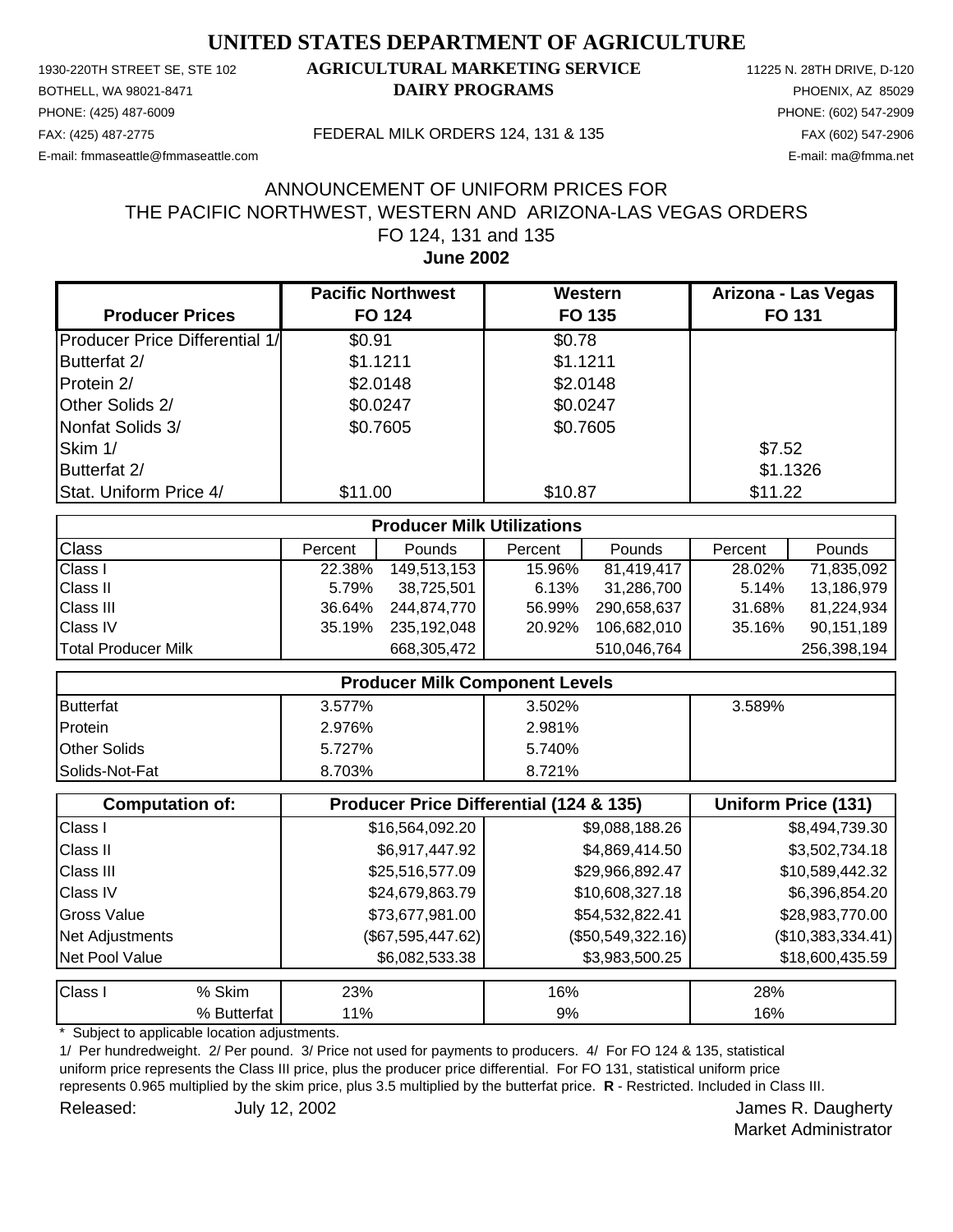PHONE: (425) 487-6009 PHONE: (602) 547-2909 E-mail: fmmaseattle@fmmaseattle.com E-mail: ma@fmma.net

## 1930-220TH STREET SE, STE 102 **AGRICULTURAL MARKETING SERVICE** 11225 N. 28TH DRIVE, D-120 BOTHELL, WA 98021-8471 **DAIRY PROGRAMS** PHOENIX, AZ 85029

#### FAX: (425) 487-2775 FEDERAL MILK ORDERS 124, 131 & 135 FAX (602) 547-2906

## **July 2002** FO 124, 131 and 135 THE PACIFIC NORTHWEST, WESTERN AND ARIZONA-LAS VEGAS ORDERS ANNOUNCEMENT OF UNIFORM PRICES FOR

|                                       | <b>Pacific Northwest</b> | Western  | Arizona - Las Vegas |
|---------------------------------------|--------------------------|----------|---------------------|
| <b>Producer Prices</b>                | <b>FO 124</b>            | FO 135   | <b>FO 131</b>       |
| <b>Producer Price Differential 1/</b> | \$1.33                   | \$0.93   |                     |
| Butterfat 2/                          | \$1.0929                 | \$1.0929 |                     |
| Protein 2/                            | \$1.8095                 | \$1.8095 |                     |
| Other Solids 2/                       | \$0.0150                 | \$0.0150 |                     |
| Nonfat Solids 3/                      | \$0.7633                 | \$0.7633 |                     |
| Skim 1/                               |                          |          | \$7.24              |
| Butterfat 2/                          |                          |          | \$1.1085            |
| Stat. Uniform Price 4/                | \$10.66                  | \$10.26  | \$10.87             |

| <b>Producer Milk Utilizations</b> |         |               |         |             |         |             |
|-----------------------------------|---------|---------------|---------|-------------|---------|-------------|
| <b>Class</b>                      | Percent | <b>Pounds</b> | Percent | Pounds      | Percent | Pounds      |
| <b>Class I</b>                    | 25.55%  | 173,122,162   | 20.57%  | 89,693,359  | 32.44%  | 77,870,298  |
| <b>Class II</b>                   | 5.61%   | 37,978,697    | 6.85%   | 29,869,016  | 3.98%   | 9,566,520   |
| <b>Class III</b>                  | 36.42%  | 246,741,285   | 71.76%  | 312,898,664 | 37.79%  | 90,748,417  |
| <b>Class IV</b>                   | 32.42%  | 219.614.207   | 0.82%   | 3,594,967   | 25.79%  | 61,933,449  |
| <b>Total Producer Milk</b>        |         | 677,456,351   |         | 436,056,006 |         | 240,118,684 |

| <b>Producer Milk Component Levels</b> |        |        |        |
|---------------------------------------|--------|--------|--------|
| <b>Butterfat</b>                      | 3.572% | 3.476% | 3.589% |
| Protein                               | 2.974% | 2.961% |        |
| <b>Other Solids</b>                   | 5.711% | 5.743% |        |
| <b>Solids-Not-Fat</b>                 | 8.685% | 8.703% |        |

|                    | <b>Computation of:</b> | Producer Price Differential (124 & 135) | Uniform Price (131) |                    |
|--------------------|------------------------|-----------------------------------------|---------------------|--------------------|
| Class I            |                        | \$18,524,580.30                         | \$9,647,446.68      | \$8,900,915.07     |
| <b>Class II</b>    |                        | \$6,815,248.93                          | \$4,377,860.26      | \$2,721,771.99     |
| <b>Class III</b>   |                        | \$23,689,419.58                         | \$28,759,653.65     | \$10,188,494.83    |
| <b>Class IV</b>    |                        | \$23,189,050.50                         | \$927,942.64        | \$4,466,740.05     |
| <b>Gross Value</b> |                        | \$72,218,299.31                         | \$43,712,903.23     | \$26,277,921.94    |
| Net Adjustments    |                        | $(\$63,206,786.18)$                     | $(\$39,651,075.50)$ | $(\$9,505,302.02)$ |
| Net Pool Value     |                        | \$9,011,513.13                          | \$4,061,827.73      | \$16,772,619.92    |
| <b>Class I</b>     | % Skim                 | 26%                                     | 21%                 | 33%                |
|                    | % Butterfat            | 13%                                     | 11%                 | 19%                |

Subject to applicable location adjustments.

1/ Per hundredweight. 2/ Per pound. 3/ Price not used for payments to producers. 4/ For FO 124 & 135, statistical uniform price represents the Class III price, plus the producer price differential. For FO 131, statistical uniform price represents 0.965 multiplied by the skim price, plus 3.5 multiplied by the butterfat price. **R** - Restricted. Included in Class III. Released: August 13, 2002 **August 13, 2002** Service State State State State State State State State State State State State State State State State State State State State State State State State State State State State St

Market Administrator

August 13, 2002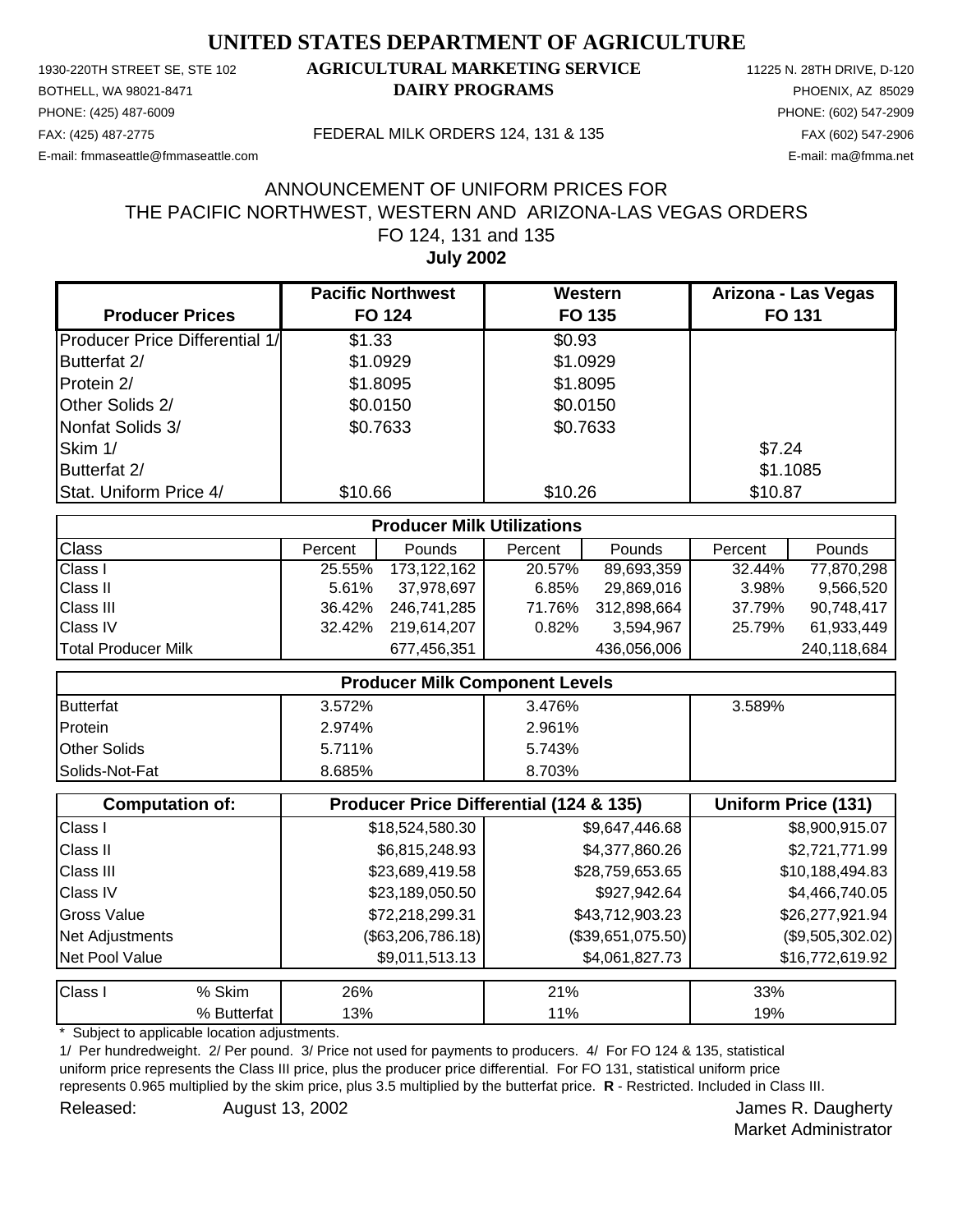Phone: (425) 487-6009 Phone: (602) 547-2909 E-mail: fmmaseattle@fmmaseattle.com E-mail: ma@fmma.net

# 1930-220th St. SE, Ste. 102 **AGRICULTURAL MARKETING SERVICE** 10050 N 25th Ave., Ste. 302 Bothell, WA 98021-8471 **DAIRY PROGRAMS** Phoenix, AZ 85021-1664

Fax: (425) 487-2775 FEDERAL MILK ORDERS 124, 131 & 135 Fax: (602) 547-2906

# **August 2002** FO 124, 131 and 135 THE PACIFIC NORTHWEST, WESTERN AND ARIZONA-LAS VEGAS ORDERS ANNOUNCEMENT OF UNIFORM PRICES FOR

|                                       | <b>Pacific Northwest</b> | Western  | Arizona - Las Vegas |
|---------------------------------------|--------------------------|----------|---------------------|
| <b>Producer Prices</b>                | <b>FO 124</b>            | FO 135   | <b>FO 131</b>       |
| <b>Producer Price Differential 1/</b> | \$1.12                   | \$0.81   |                     |
| Butterfat 2/                          | \$1.0701                 | \$1.0701 |                     |
| Protein 2/                            | \$1.9021                 | \$1.9021 |                     |
| Other Solids 2/                       | \$0.0177                 | \$0.0177 |                     |
| Nonfat Solids 3/                      | \$0.7674                 | \$0.7674 |                     |
| Skim 1/                               |                          |          | \$7.51              |
| Butterfat 2/                          |                          |          | \$1.0828            |
| Stat. Uniform Price 4/                | \$10.66                  | \$10.35  | \$11.04             |

| <b>Producer Milk Utilizations</b> |         |               |         |             |         |               |
|-----------------------------------|---------|---------------|---------|-------------|---------|---------------|
| <b>Class</b>                      | Percent | <b>Pounds</b> | Percent | Pounds      | Percent | <b>Pounds</b> |
| <b>Class I</b>                    | 26.34%  | 179,193,622   | 21.50%  | 97,901,231  | 35.60%  | 79,992,026    |
| <b>Class II</b>                   | 5.27%   | 35,851,502    | 6.84%   | 31,147,207  | 4.42%   | 9.936.425     |
| <b>Class III</b>                  | 36.69%  | 249.674.866   | 70.58%  | 321,307,944 | 30.81%  | 69,247,256    |
| <b>Class IV</b>                   | 31.70%  | 215,690,912   | 1.08%   | 4,906,397   | 29.17%  | 65,552,204    |
| Total Producer Milk               |         | 680,410,902   |         | 455,262,779 |         | 224,727,911   |

|                     | <b>Producer Milk Component Levels</b> |        |        |
|---------------------|---------------------------------------|--------|--------|
| <b>Butterfat</b>    | 3.604%                                | 3.511% | 3.589% |
| Protein             | $3.011\%$                             | 3.019% |        |
| <b>Other Solids</b> | 5.702%                                | 5.731% |        |
| Solids-Not-Fat      | 8.712%                                | 8.750% |        |

|                  | <b>Computation of:</b> |                     | <b>Producer Price Differential (124 &amp; 135)</b> |                    |  |
|------------------|------------------------|---------------------|----------------------------------------------------|--------------------|--|
| Class I          |                        | \$19,094,134.45     | \$10,450,404.00                                    | \$8,989,577.88     |  |
| <b>Class II</b>  |                        | \$6,691,491.69      | \$4,239,466.54                                     | \$2,948,972.46     |  |
| <b>Class III</b> |                        | \$24,807,859.32     | \$30,415,858.43                                    | \$8,213,777.76     |  |
| <b>Class IV</b>  |                        | \$22,680,621.39     | \$1,759,939.78                                     | \$4,812,459.81     |  |
| Gross Value      |                        | \$73,274,106.85     | \$46,865,668.75                                    | \$24,964,787.91    |  |
| Net Adjustments  |                        | $(\$65,652,313.45)$ | $(\$43,173,430.83)$                                | $(\$8,681,691.23)$ |  |
| Net Pool Value   |                        | \$7,621,793.40      | \$3,692,237.92                                     | \$16,283,096.68    |  |
| <b>Class I</b>   | % Skim                 | 27%                 | 22%                                                | 36%                |  |
|                  | % Butterfat            | 13%                 | 12%                                                | 19%                |  |

Subject to applicable location adjustments.

1/ Per hundredweight. 2/ Per pound. 3/ Price not used for payments to producers. 4/ For FO 124 & 135, statistical uniform price represents the Class III price, plus the producer price differential. For FO 131, statistical uniform price represents 0.965 multiplied by the skim price, plus 3.5 multiplied by the butterfat price.

Released: September 13, 2002 **September 13, 2002** and September 13, 2002 and September 2011 and September 2012 and September 2012 and September 2012 and September 2012 and September 2012 and September 2013 and September 20 September 13, 2002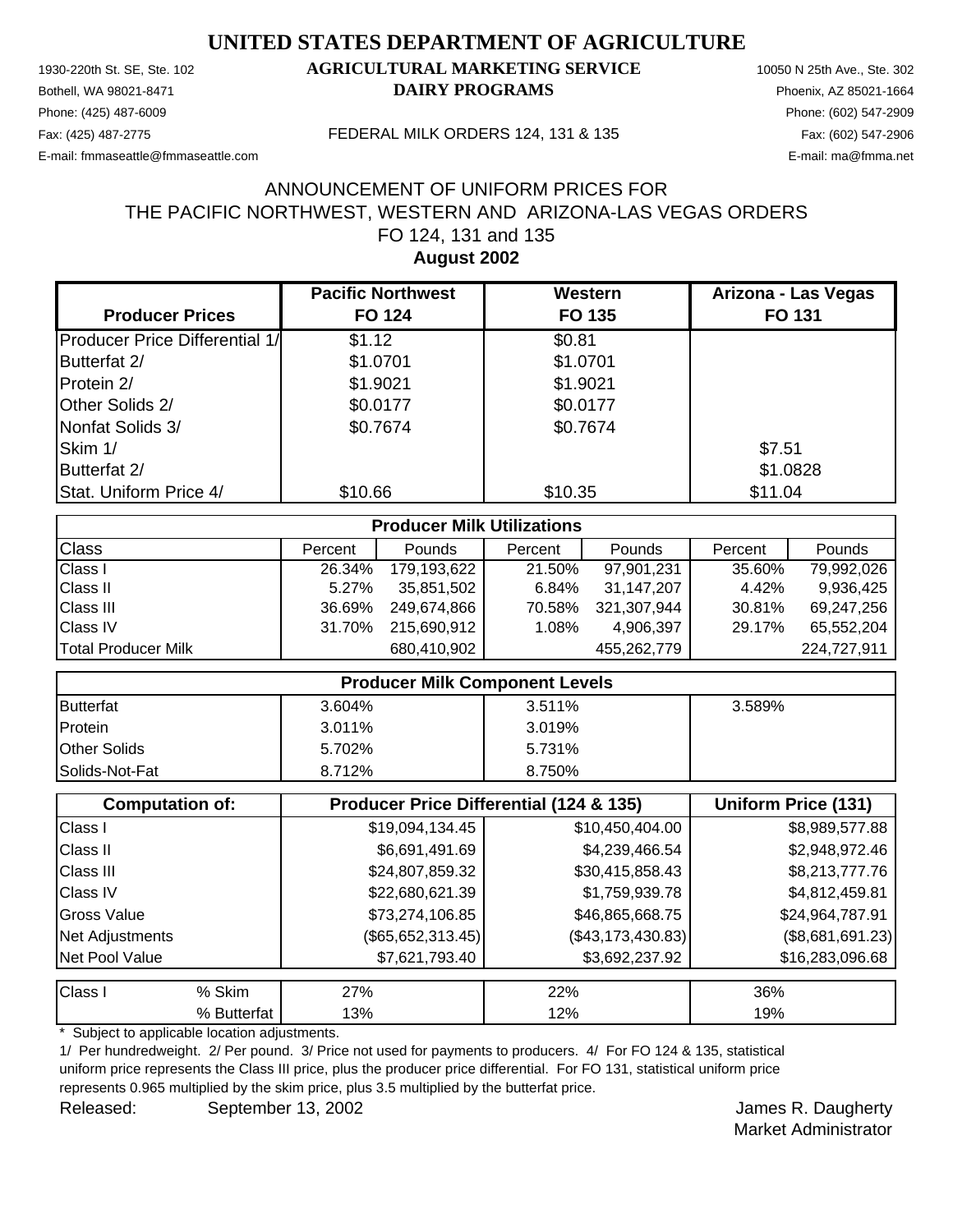Phone: (425) 487-6009 Phone: (602) 547-2909 E-mail: fmmaseattle@fmmaseattle.com E-mail: ma@fmma.net

# 1930-220th St. SE, Ste. 102 **AGRICULTURAL MARKETING SERVICE** 10050 N 25th Ave., Ste. 302 Bothell, WA 98021-8471 **DAIRY PROGRAMS** Phoenix, AZ 85021-1664

Fax: (425) 487-2775 FEDERAL MILK ORDERS 124, 131 & 135 Fax: (602) 547-2906

## **September 2002** FO 124, 131 and 135 THE PACIFIC NORTHWEST, WESTERN AND ARIZONA-LAS VEGAS ORDERS ANNOUNCEMENT OF UNIFORM PRICES FOR

|                                       | <b>Pacific Northwest</b> | Western  | Arizona - Las Vegas |
|---------------------------------------|--------------------------|----------|---------------------|
| <b>Producer Prices</b>                | <b>FO 124</b>            | FO 135   | <b>FO 131</b>       |
| <b>Producer Price Differential 1/</b> | \$0.74                   | \$0.63   |                     |
| Butterfat 2/                          | \$1.0099                 | \$1.0099 |                     |
| Protein 2/                            | \$2.0646                 | \$2.0646 |                     |
| Other Solids 2/                       | \$0.0367                 | \$0.0367 |                     |
| Nonfat Solids 3/                      | \$0.7696                 | \$0.7696 |                     |
| Skim 1/                               |                          |          | \$7.70              |
| Butterfat 2/                          |                          |          | \$1.0296            |
| Stat. Uniform Price 4/                | \$10.66                  | \$10.55  | \$11.03             |

| <b>Producer Milk Utilizations</b> |         |             |         |             |         |               |
|-----------------------------------|---------|-------------|---------|-------------|---------|---------------|
| <b>Class</b>                      | Percent | Pounds      | Percent | Pounds      | Percent | <b>Pounds</b> |
| <b>Class I</b>                    | 27.24%  | 175,487,941 | 17.31%  | 93,441,205  | 36.02%  | 77,689,791    |
| <b>Class II</b>                   | 5.48%   | 35.311.592  | 5.79%   | 31,286,309  | 4.59%   | 9,891,168     |
| <b>Class III</b>                  | 36.77%  | 236.871.114 | 55.23%  | 298,257,530 | 40.62%  | 87,584,656    |
| <b>Class IV</b>                   | 30.51%  | 196.565.640 | 21.67%  | 117,032,674 | 18.77%  | 40.478.968    |
| Total Producer Milk               |         | 644,236,287 |         | 540,017,718 |         | 215,644,583   |

| <b>Producer Milk Component Levels</b> |        |        |        |
|---------------------------------------|--------|--------|--------|
| <b>Butterfat</b>                      | 3.665% | 3.611% | 3.643% |
| Protein                               | 3.060% | 3.059% |        |
| <b>Other Solids</b>                   | 5.678% | 5.716% |        |
| Solids-Not-Fat                        | 8.738% | 8.775% |        |

|                    | <b>Computation of:</b> | <b>Producer Price Differential (124 &amp; 135)</b> | Uniform Price (131) |                    |
|--------------------|------------------------|----------------------------------------------------|---------------------|--------------------|
| Class I            |                        | \$18,635,126.57                                    | \$9,985,886.97      | \$8,740,541.07     |
| <b>Class II</b>    |                        | \$5,893,293.62                                     | \$4,200,497.85      | \$2,297,694.84     |
| <b>Class III</b>   |                        | \$24,843,004.16                                    | \$30,887,548.15     | \$9,857,923.32     |
| <b>Class IV</b>    |                        | \$21,068,296.40                                    | \$12,385,554.10     | \$3,172,073.50     |
| <b>Gross Value</b> |                        | \$70,439,720.75                                    | \$57,459,487.07     | \$24,068,232.73    |
| Net Adjustments    |                        | (\$65,671,489.71)                                  | (\$54,055,198.51)   | $(\$8,058,642.30)$ |
| Net Pool Value     |                        | \$4,768,231.04                                     | \$3,404,288.56      | \$16,009,590.43    |
| Class I            | % Skim                 | 28%                                                | 18%                 | 37%                |
|                    | % Butterfat            | 13%                                                | 9%                  | 19%                |

Subject to applicable location adjustments.

1/ Per hundredweight. 2/ Per pound. 3/ Price not used for payments to producers. 4/ For FO 124 & 135, statistical uniform price represents the Class III price, plus the producer price differential. For FO 131, statistical uniform price represents 0.965 multiplied by the skim price, plus 3.5 multiplied by the butterfat price.

Released: Corober 11, 2002 **Contained Building and Science Automobile** Selection Contains a Lames R. Daugherty October 11, 2002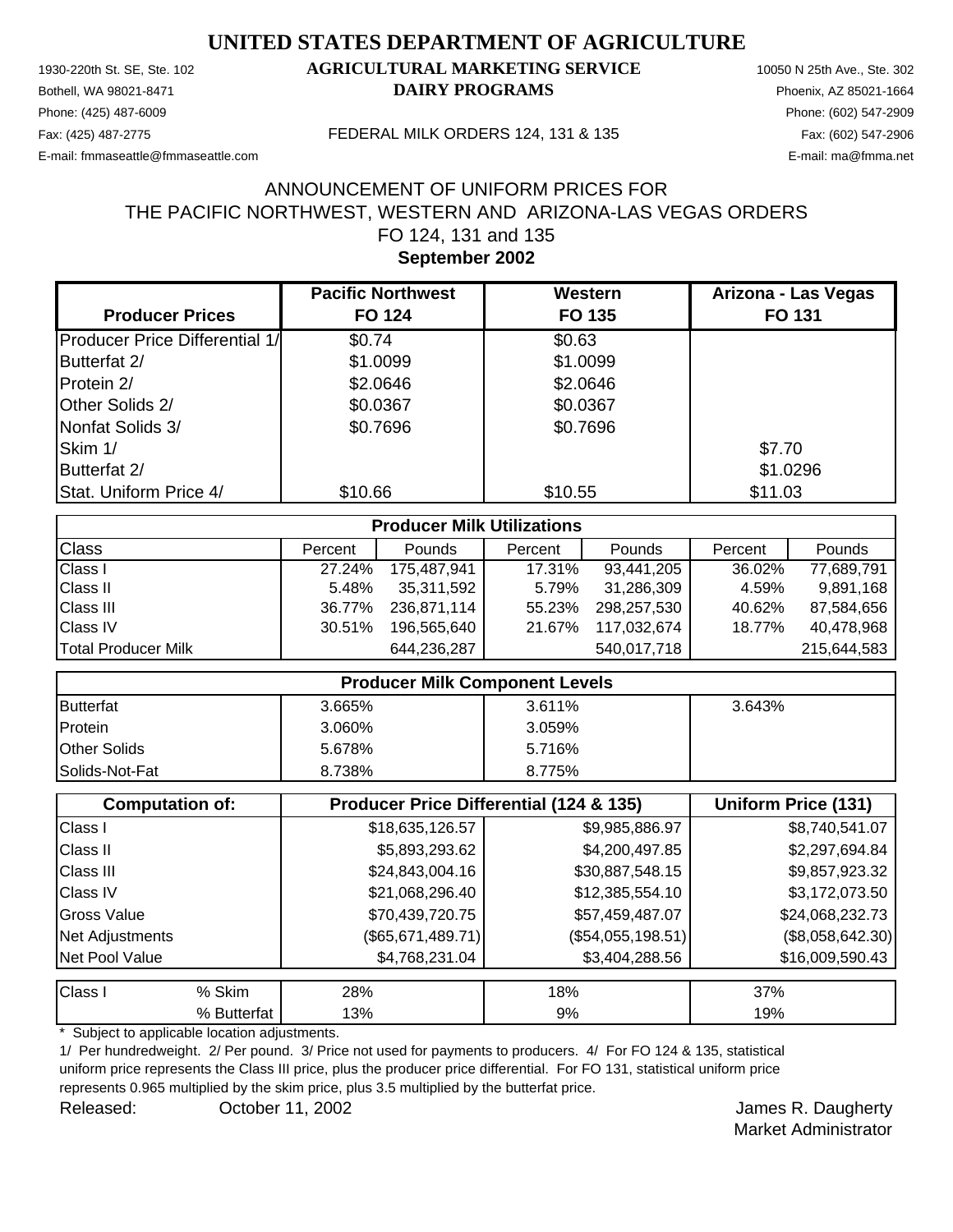Phone: (425) 487-6009 Phone: (602) 547-2909 E-mail: fmmaseattle@fmmaseattle.com E-mail: ma@fmma.net

# 1930-220th St. SE, Ste. 102 **AGRICULTURAL MARKETING SERVICE** 10050 N 25th Ave., Ste. 302 Bothell, WA 98021-8471 **DAIRY PROGRAMS** Phoenix, AZ 85021-1664

Fax: (425) 487-2775 FEDERAL MILK ORDERS 124, 131 & 135 Fax: (602) 547-2906

## **October 2002** FO 124, 131 and 135 THE PACIFIC NORTHWEST, WESTERN AND ARIZONA-LAS VEGAS ORDERS ANNOUNCEMENT OF UNIFORM PRICES FOR

|                                       | <b>Pacific Northwest</b> | Western  | Arizona - Las Vegas |
|---------------------------------------|--------------------------|----------|---------------------|
| <b>Producer Prices</b>                | <b>FO 124</b>            | FO 135   | <b>FO 131</b>       |
| <b>Producer Price Differential 1/</b> | \$0.22                   | \$0.29   |                     |
| Butterfat 2/                          | \$1.0726                 | \$1.0726 |                     |
| Protein 2/                            | \$2.1839                 | \$2.1839 |                     |
| Other Solids 2/                       | \$0.0755                 | \$0.0755 |                     |
| Nonfat Solids 3/                      | \$0.7765                 | \$0.7765 |                     |
| Skim 1/                               |                          |          | \$7.94              |
| Butterfat 2/                          |                          |          | \$1.0626            |
| Stat. Uniform Price 4/                | \$10.94                  | \$11.01  | \$11.38             |

| <b>Producer Milk Utilizations</b> |         |               |         |             |         |             |
|-----------------------------------|---------|---------------|---------|-------------|---------|-------------|
| <b>Class</b>                      | Percent | <b>Pounds</b> | Percent | Pounds      | Percent | Pounds      |
| <b>Class I</b>                    | 28.68%  | 188,771,044   | 20.09%  | 94,470,652  | 35.73%  | 85,862,489  |
| <b>Class II</b>                   | 5.01%   | 33,001,359    | 6.58%   | 30,933,999  | 4.66%   | 11,197,949  |
| <b>Class III</b>                  | 36.57%  | 240,703,224   | 48.44%  | 227,724,855 | 38.91%  | 93,491,340  |
| <b>Class IV</b>                   | 29.74%  | 195,713,345   | 24.89%  | 117,023,165 | 20.70%  | 49,753,743  |
| Total Producer Milk               |         | 658,188,972   |         | 470,152,671 |         | 240,305,521 |

| <b>Producer Milk Component Levels</b> |        |        |        |  |
|---------------------------------------|--------|--------|--------|--|
| <b>Butterfat</b>                      | 3.749% | 3.703% | 3.658% |  |
| Protein                               | 3.126% | 3.138% |        |  |
| <b>Other Solids</b>                   | 5.675% | 5.684% |        |  |
| Solids-Not-Fat                        | 8.800% | 8.822% |        |  |

|                    | <b>Computation of:</b> | <b>Producer Price Differential (124 &amp; 135)</b> | <b>Uniform Price (131)</b> |                    |
|--------------------|------------------------|----------------------------------------------------|----------------------------|--------------------|
| Class I            |                        | \$19,795,422.25                                    | \$9,990,769.95             | \$9,549,945.93     |
| <b>Class II</b>    |                        | \$5,808,253.71                                     | \$4,236,120.91             | \$2,186,423.53     |
| <b>Class III</b>   |                        | \$27,705,478.67                                    | \$26,069,744.42            | \$11,969,763.80    |
| <b>Class IV</b>    |                        | \$22,359,444.47                                    | \$13,190,484.70            | \$3,987,539.27     |
| <b>Gross Value</b> |                        | \$75,668,599.10                                    | \$53,487,119.98            | \$27,693,672.53    |
| Net Adjustments    |                        | (\$74,220,102.00)                                  | $(\$52,121,192.05)$        | $(\$9,286,366.80)$ |
| Net Pool Value     |                        | \$1,448,497.10                                     | \$1,365,927.93             |                    |
| Class I            | % Skim                 | 29%                                                | 20%                        | 36%                |

% Butterfat | 14% 20% 28 11% 28 11% 20%

Subject to applicable location adjustments.

1/ Per hundredweight. 2/ Per pound. 3/ Price not used for payments to producers. 4/ For FO 124 & 135, statistical uniform price represents the Class III price, plus the producer price differential. For FO 131, statistical uniform price represents 0.965 multiplied by the skim price, plus 3.5 multiplied by the butterfat price.

Released: November 14, 2002 **Contract Contract Contract Contract Contract Contract Contract Contract Contract Contract Contract Contract Contract Contract Contract Contract Contract Contract Contract Contract Contract Cont** November 14, 2002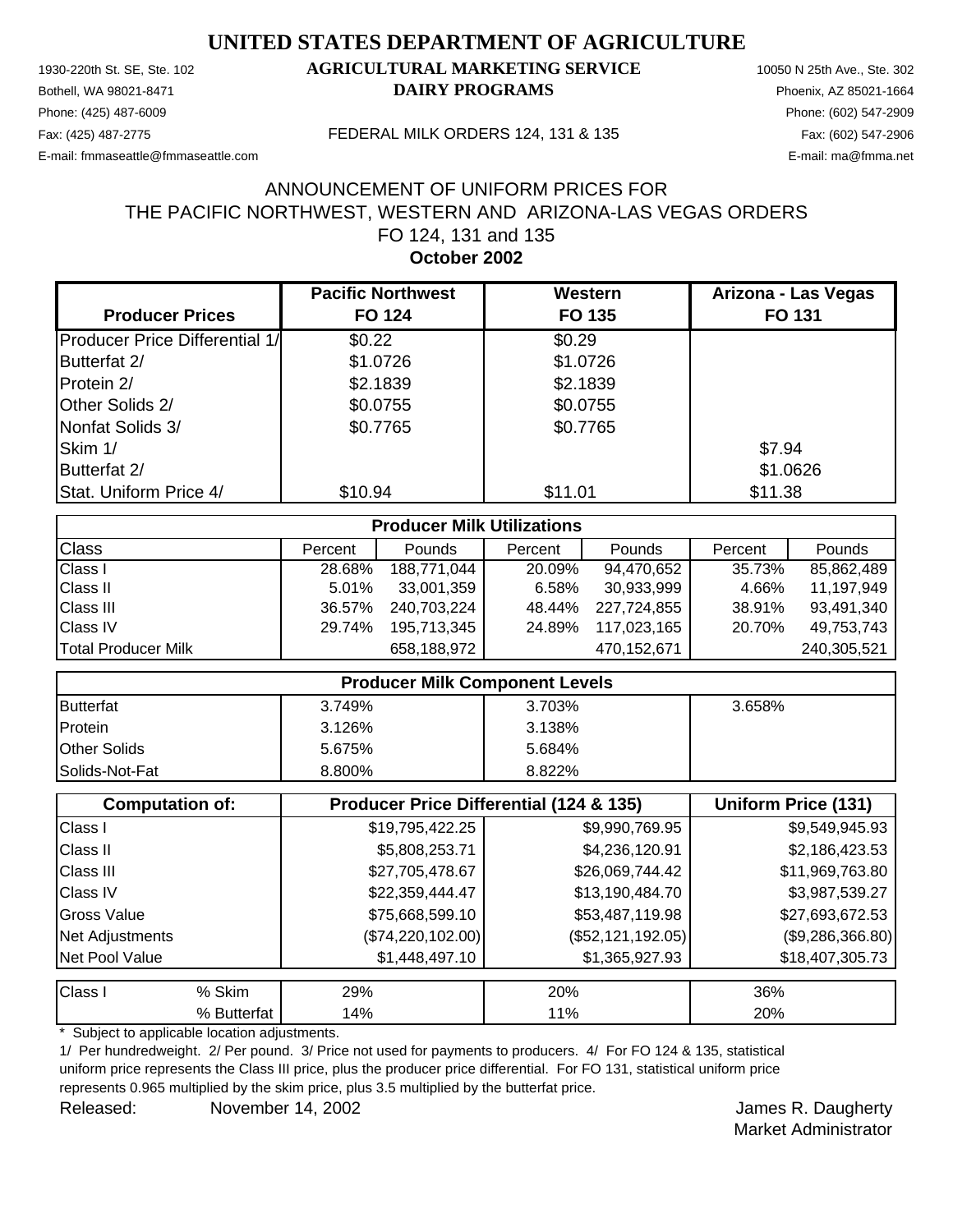Phone: (425) 487-6009 Phone: (602) 547-2909 E-mail: fmmaseattle@fmmaseattle.com E-mail: ma@fmma.net

# 1930-220th St. SE, Ste. 102 **AGRICULTURAL MARKETING SERVICE** 10050 N 25th Ave., Ste. 302 Bothell, WA 98021-8471 **DAIRY PROGRAMS** Phoenix, AZ 85021-1664

Fax: (425) 487-2775 FEDERAL MILK ORDERS 124, 131 & 135 Fax: (602) 547-2906

### **November 2002** FO 124, 131 and 135 THE PACIFIC NORTHWEST, WESTERN AND ARIZONA-LAS VEGAS ORDERS ANNOUNCEMENT OF UNIFORM PRICES FOR

|                                        | <b>Pacific Northwest</b> | Western  | Arizona - Las Vegas |
|----------------------------------------|--------------------------|----------|---------------------|
| <b>Producer Prices</b>                 | <b>FO 124</b>            | FO 135   | <b>FO 131</b>       |
| <b>Producer Price Differential 1/1</b> | \$1.00                   | \$0.81   |                     |
| Butterfat 2/                           | \$1.0923                 | \$1.0923 |                     |
| Protein 2/                             | \$1.8469                 | \$1.8469 |                     |
| Other Solids 2/                        | \$0.0850                 | \$0.0850 |                     |
| Nonfat Solids 3/                       | \$0.7777                 | \$0.7777 |                     |
| Skim 1/                                |                          |          | \$7.60              |
| Butterfat 2/                           |                          |          | \$1.0884            |
| Stat. Uniform Price 4/                 | \$10.84                  | \$10.65  | \$11.14             |

| <b>Producer Milk Utilizations</b> |         |             |         |             |         |               |
|-----------------------------------|---------|-------------|---------|-------------|---------|---------------|
| <b>Class</b>                      | Percent | Pounds      | Percent | Pounds      | Percent | <b>Pounds</b> |
| <b>Class I</b>                    | 29.98%  | 182.311.767 | 24.24%  | 105,383,933 | 34.52%  | 81,205,593    |
| <b>Class II</b>                   | 5.54%   | 33,734,196  | 7.41%   | 32,226,154  | 3.23%   | 7.609.007     |
| <b>Class III</b>                  | 35.31%  | 214.844.231 | 67.05%  | 291,517,853 | 43.26%  | 101,766,161   |
| <b>Class IV</b>                   | 29.17%  | 177.487.738 | 1.30%   | 5,647,426   | 18.99%  | 44,675,969    |
| Total Producer Milk               |         | 608,377,932 |         | 434,775,366 |         | 235,256,730   |

| <b>Producer Milk Component Levels</b> |        |        |        |  |
|---------------------------------------|--------|--------|--------|--|
| <b>Butterfat</b>                      | 3.769% | 3.760% | 3.697% |  |
| Protein                               | 3.121% | 3.160% |        |  |
| <b>Other Solids</b>                   | 5.690% | 5.689% |        |  |
| Solids-Not-Fat                        | 8.811% | 8.850% |        |  |

|                  | <b>Computation of:</b> | Producer Price Differential (124 & 135) |                   | <b>Uniform Price (131)</b> |  |
|------------------|------------------------|-----------------------------------------|-------------------|----------------------------|--|
| Class I          |                        | \$19,967,706.57                         | \$11,475,212.49   | \$9,379,672.50             |  |
| <b>Class II</b>  |                        | \$6,538,159.12                          | \$4,483,112.95    | \$2,142,175.02             |  |
| <b>Class III</b> |                        | \$22,527,865.29                         | \$30,295,331.48   | \$11,797,756.68            |  |
| <b>Class IV</b>  |                        | \$20,048,620.39                         | \$1,968,578.38    | \$3,332,424.94             |  |
| Gross Value      |                        | \$69,082,351.37                         | \$48,222,235.30   | \$26,652,029.14            |  |
| Net Adjustments  |                        | $(\$62,998,039.58)$                     | (\$44,692,966.63) | $(\$9,413,408.79)$         |  |
| Net Pool Value   |                        | \$6,084,311.79                          | \$3,529,268.67    | \$17,238,620.35            |  |
| Class I          | % Skim                 | 31%                                     | 25%               | 35%                        |  |
|                  | % Butterfat            | 15%                                     | 13%               | 19%                        |  |

Subject to applicable location adjustments.

1/ Per hundredweight. 2/ Per pound. 3/ Price not used for payments to producers. 4/ For FO 124 & 135, statistical uniform price represents the Class III price, plus the producer price differential. For FO 131, statistical uniform price represents 0.965 multiplied by the skim price, plus 3.5 multiplied by the butterfat price.

Released: Calculate December 13, 2002 **Calculate Street Engineering Control** Control December 13, 2002 December 13, 2002